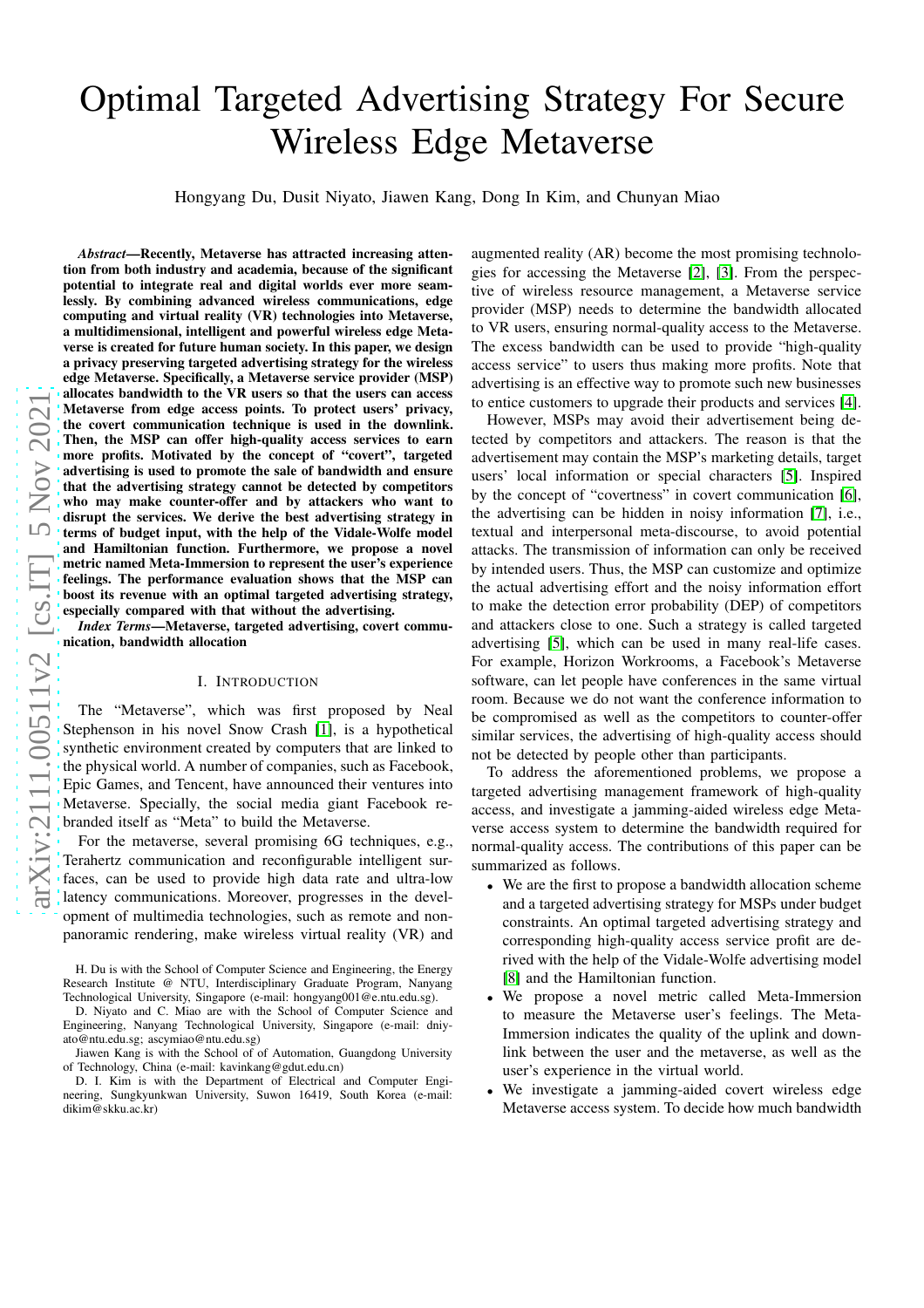

<span id="page-1-0"></span>Fig. 1: System model of Metaverse covert access and target advertising.

is needed for normal-quality access, we derive the detection error probability, downlink covert rate (CR), and uplink bit-error rate (BER) under different modulations.

# II. SYSTEM DESCRIPTION AND ADVERTISING MODEL

#### *A. System Description*

As shown in Fig. [1,](#page-1-0) we consider an MSP with  $K$  users, and the VR users accesses to the Metaverse using the headmounted display (HMD), through EAPs. To prevent the data transmission from being detected by a malicious warden, a friendly jammer is introduced to assist the communication by actively generating jamming signals. For an MSP, the budget is used not only for the construction of virtual worlds, but also for ensuring reliable access for its users. Let  $N$  denote the total budget that is planned to be used for Metaverse access over a period of time, i.e.,  $[0, T_1]$ . The MSP buys  $B_T$  bandwidth from the wireless communication providers in unit price  $p_l$ .

We propose a novel performance metric called Meta-Immersion (more details in Section [IV\)](#page-2-0) to represent user virtual experiences in Metaverse. Hence, to ensure that each user can achieve the Meta-Immersion requirement, the MSP first provides  $B_k$   $(k = 1, ..., K)$  (called basic bandwidth) to users with a low price for normal-quality access. The  $B_k$  can be decided by the value of the given minimum Meta-Immersion, [\(20\)](#page-3-0), and [\(29\)](#page-4-0). In addition, some users might want to buy more bandwidth, such as those who prefer to play the Metaverse game at lower latency or those who are more sensitive to cybersickness [\[9\]](#page-5-8). The MSP can use  $(B_T - \sum_{k=1}^N B_k)$  (called acceleration bandwidth) to provide high-quality access service, but with a higher unit bandwidth price.

#### *B. Covert Advertising Model*

The MSP (MSP A) needs to decide its advertising strategies to attract users to subscribe for the high-quality access service. Let  $a(t)$  denote an actual information advertising effort at time t,  $e(t)$  denote the noisy information effort [\[7\]](#page-5-6). Note here that the advertising effort can be the square root of budget that the MSP uses to deliver advertising messages to the targeted customers, and the noisy information is cost-free [\[10\]](#page-5-9).

If a competitor MSP (MSP B) tries to detect the presence of MSP A's advertisement in the market, what Company B faces is a binary decision between the *null hypothesis* that MSP A is mute and *the non-null hypothesis* that MSP A is advertising. There are two situations where an error in judgment can occur:

$$
j_{error} = \begin{cases} \Pr\left(\delta_1 a\left(t\right) + \delta_2 e\left(t\right) < j\left(t\right)\right), \; Miss \; Detection, \\ \Pr\left(\delta_2 e\left(t\right) > j\left(t\right)\right), \; False \; Judgement, \end{cases} \tag{1}
$$

where  $j(t)$  is the judgment thresholds,  $\delta_1$  and  $\delta_2$  are the message numbers suspected by MSP B to be advertisements under unit advertising and noisy efforts, respectively. Note that MSP A can adjust  $e(t)$  to make  $j_{error}$  close to one.

Let  $B(t)$  denote the sales of acceleration bandwidth. With the help of a variation of Vidale-Wolfe advertising response model [\[10\]](#page-5-9), we can express the relationship between the reduction of  $B(t)$  and the targeted advertising effect  $a(t)$  as

<span id="page-1-1"></span>
$$
\frac{\partial B\left(t\right)}{\partial t}=c_{1}a\left(t\right)\sqrt{1-\frac{B\left(t\right)}{M}}-\eta_{2}B\left(t\right),\qquad \qquad (2)
$$

where  $c_1$  is the response constant,  $\eta_2$  denotes the decay constant, and M is the saturation level which can be considered as a constant in analysis [\[11\]](#page-5-10).

Because the total bandwidth that can be used for highquality access is limited, in time period T, we can find a  $T_2$ that satisfies

<span id="page-1-2"></span>
$$
\int_{0}^{T_2} B(t) dt + \sum_{k=1}^{K} B_k \le B_T.
$$
 (3)

By letting  $x(t) = B(t)/M$ ,  $\eta_1 = c_1/M$ , we can re-write [\(2\)](#page-1-1) as

<span id="page-1-3"></span>
$$
\frac{\partial x(t)}{\partial t} = \eta_1 a(t) \sqrt{1 - x(t)} - \eta_2 x(t), \tag{4}
$$

where  $x(0) = x_0$ . Let  $\pi$  denote the maximum acceleration bandwidth sales revenue corresponding to  $x(t) = 1$ . Recall that the cost of advertising is a quadratic function of the effort [\[10\]](#page-5-9), the total profit of the MSP can be expressed as

$$
\Pi \triangleq J - p_l B_T \triangleq \int_0^T \left( \pi x(t) - \frac{h_a}{2} a^2(t) \right) dt - p_l B_T, \tag{5}
$$

where J is the high-quality access service profit,  $T =$  $\min\{T_1, T_2\}$ , and  $h_a$  denotes the increasing marginal cost.

# III. PROBLEM FORMULATION AND ANALYSIS

#### *A. Problem Formulation*

After meeting the basic bandwidth requirements of the K users, the MSP wishes to sell acceleration bandwidth to make more profits. Because the total budget is limited, the budget used in targeted advertising is bounded by

<span id="page-1-4"></span>
$$
0 \le \int_0^T \frac{h_a}{2} a^2(t) dt \le N - p_l B_T.
$$
 (6)

Following the method in [\[12\]](#page-5-11), the targeted advertising budget constraint can be replaced by a state variable  $G(t)$ , defined as

<span id="page-1-5"></span>
$$
G(t) = G(T) + \int_{t}^{T} \frac{h_a}{2} a^2(s) ds,
$$
 (7)

where  $G(T) \geq 0$ ,  $G(0) = N - p_l B_T$ , and

<span id="page-1-6"></span>
$$
\frac{\partial G\left(t\right)}{\partial t} = -\frac{h_a}{2}a^2\left(t\right). \tag{8}
$$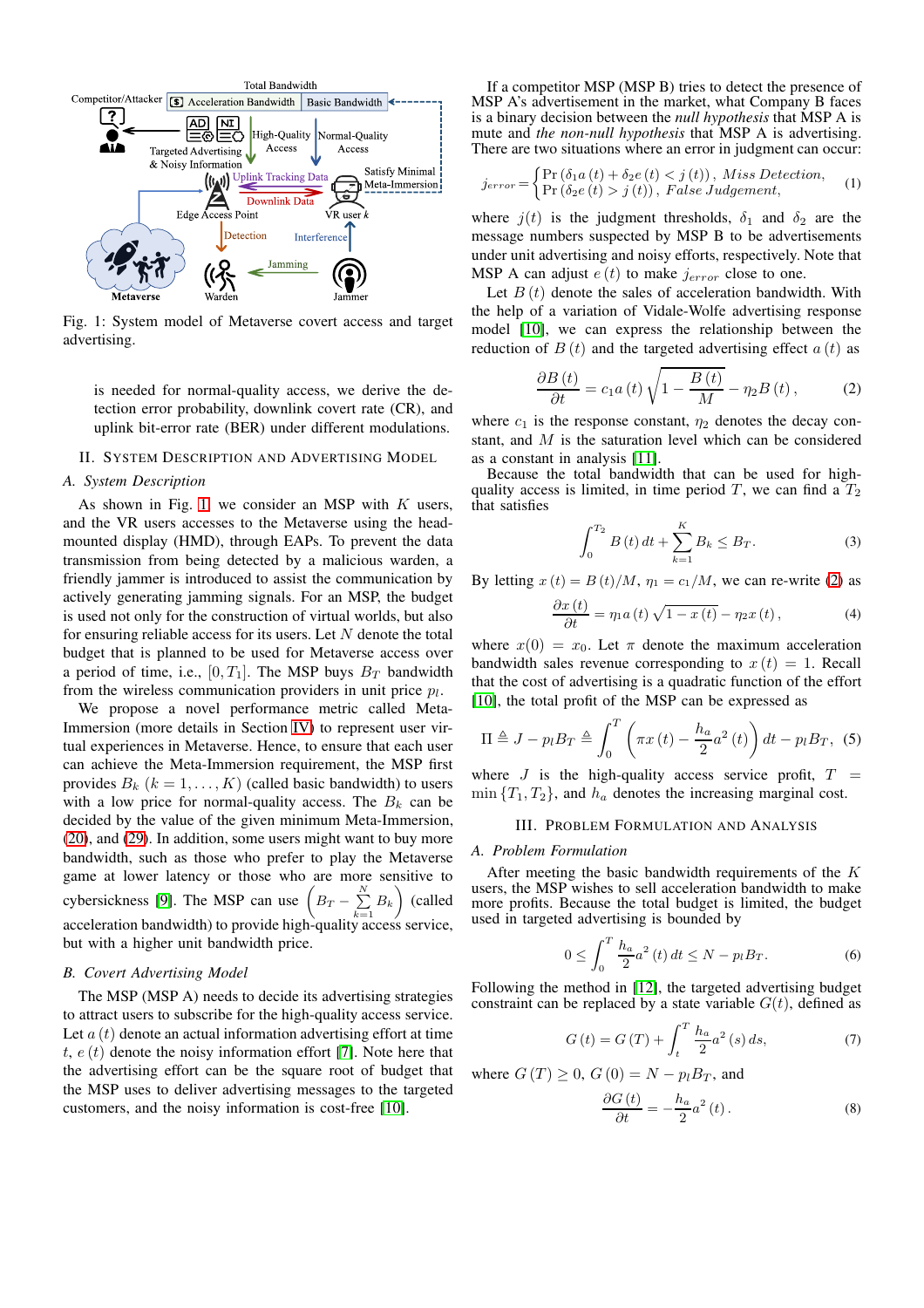Because  $p_lB_T$  is given, the equivalent optimal control formulation is then given as follows.

$$
\max_{a(t)} \quad J
$$
  
s.t. (3), (4), (6), (7), (8) (9)

# *B. Optimal Covert Advertising Solution*

To obtain the optimal targeted advertising strategy, we solve the profit maximization problem with the help of Pontryagin's maximum principle  $[12]$ . The current-value Hamiltonian H can be expressed as

$$
H = \pi x(t) + \lambda_1(t) \left( \eta_1 a(t) \sqrt{1 - x(t)} - \eta_2 x(t) \right) - \frac{h_a}{2} a^2(t) - \lambda_2(t) \frac{h_a}{2} a^2(t),
$$
 (10)

where  $\lambda_1(t)$  and  $\lambda_2(t)$  denote the shadow prices, and the dynamic satisfies the following adjoint equations [\[12\]](#page-5-11)

$$
\frac{\partial \lambda_1(t)}{\partial t} = -\frac{\partial H}{\partial x} = -\pi + \frac{\lambda_1 \eta_1 e(t)}{2\sqrt{1 - x(t)}} + \lambda_1 \eta_2,\tag{11a}
$$

$$
\frac{\partial \lambda_2(t)}{\partial t} = -\frac{\partial H}{\partial G} = 0,
$$
\n(11b)

where  $\partial \lambda_2(T) \geq 0$ . Considering the advertising budget constraints, i.e., [\(6\)](#page-1-4), we can solve that  $\lambda_2 = C_2$ , where  $C_2 > 0$ . The relationship between  $C_2$  and  $(N - p_lB_T)$  will be discussed later.

<span id="page-2-8"></span>Theorem 1. *The optimal targeted advertising strategy and corresponding high-quality access service profit can be derived as*

<span id="page-2-1"></span>
$$
a^*(t) = \frac{\bar{\lambda}_1 \eta_1 \sqrt{1 - x(t)}}{C_2 h_a + h_a},\tag{12}
$$

$$
J^* = \bar{x} \left( \pi + \frac{\Lambda \bar{\lambda}_1}{2 \left( 1 + C_2 \right)} \right) \left( T + \frac{x_0 - \bar{x}}{\Lambda} \left( 1 - e^{-\frac{\Lambda T}{\bar{x}}} \right) \right) - \frac{\Lambda \bar{\lambda}_1 T}{2 \left( 1 + C_2 \right)}, \tag{13}
$$

*where*  $\Lambda \stackrel{\Delta}{=} \frac{\bar{\lambda}_1 \eta_1^2}{(1 + C_2)^3}$  $\frac{\lambda_1 \eta_1^2}{(1+C_2)h_a}$ , and

<span id="page-2-3"></span>
$$
\bar{\lambda}_1 = \frac{\sqrt{\eta_2^2 + \frac{2\pi\eta_1^2}{C_2h_a + h_a}} - \eta_2}{\eta_1^2 (C_2h_a + h_a)^{-1}},
$$
\n(14a)

$$
\bar{x} = \frac{\bar{\lambda}_1 \eta_1^2}{\bar{\lambda}_1 \eta_1^2 + \eta_2 \left(C_2 h_a + h_a\right)}.
$$
 (14b)

*Proof:* By differentiating the Hamiltonian H with respect to  $a(t)$ , we obtain

$$
\frac{\partial H}{\partial a\left(t\right)} = \lambda_1 \eta_1 \sqrt{1 - x\left(t\right)} - \left(C_2 h_a + h_a\right) a\left(t\right). \tag{15}
$$

Thus, the optimal targeted advertising management strategy in feedback form can be obtained as [\(12\)](#page-2-1). Substituting [\(12\)](#page-2-1) into [\(11\)](#page-2-2) and [\(4\)](#page-1-3), and letting  $\frac{\partial \lambda_1(t)}{\partial t} = \frac{\partial x(t)}{\partial t} = 0$ , we can obtain the optimal long-run stationary equilibrium [\[10\]](#page-5-9) as [\(14\)](#page-2-3), and  $e^*(t)$  can be derived by subtrivium (10). To obtain  $a^*(t)$  can be derived by substituting [\(14\)](#page-2-3) into [\(12\)](#page-2-1). To obtain the optimal paths for x and  $\lambda_1$  for any given value of  $x_0$ , we set  $\lambda_1$  (0) =  $\overline{\lambda}_1$  in [\(11\)](#page-2-2) and [\(4\)](#page-1-3) [\[10\]](#page-5-9). Thus, we can obtain

$$
x(t) = (x_0 - \bar{x}) e^{-\left(\frac{\bar{\lambda}_1 \eta_1^2}{h_a + C_2 h_a} \frac{1}{\bar{x}}\right)t} + \bar{x}, \tag{16a}
$$

$$
\lambda_1(t) = \bar{\lambda}_1. \tag{16b}
$$



<span id="page-2-7"></span>Fig. 2: A novel performance metric in Metaverse: Meta-Immersion, and coresponding experience factors, service indicators, technical indicators and minimum requirements.

<span id="page-2-2"></span>Using the definition of  $J$  and [\(12\)](#page-2-1), we have

<span id="page-2-5"></span>
$$
J^* = \int_0^T \left( \left( \pi + \frac{1}{2} \frac{\bar{\lambda}_1^2 \eta_1^2}{C_2^2 h_a + h_a} \right) x(t) - \frac{1}{2} \frac{\bar{\lambda}_1^2 \eta_1^2}{C_2^2 h_a + h_a} \right) dt. \tag{17}
$$

Substituting [\(16\)](#page-2-4) into [\(17\)](#page-2-5), after some algebraic manipulations, we can solve  $J^*$  as [\(13\)](#page-2-6) to complete the proof.

**Remark 1.** *Substituting* [\(16\)](#page-2-4) *into* [\(6\)](#page-1-4)*, we can obtain that*  $C_2$ *must satisfy*

$$
C_2 \ge \frac{T\bar{\lambda}_1 \Lambda + \bar{\lambda}_1 \bar{x} \left(\Lambda T + (x_0 - \bar{x})(1 - e^{-\frac{\Lambda T}{\bar{x}}})\right)}{2\left(M - p_l B_T\right)} - 1.
$$
 (18)

*In practical situation where the MSP has a limited advertising budget,*  $N - p_l B_T$ *, the detailed steps for finding the*  $C_2$  *and optimal advertising budget allocation strategy are similar to [\[8,](#page-5-7) Algorithm 1].*

<span id="page-2-6"></span>Remark 2. *By substituting* [\(16\)](#page-2-4) *into* [\(3\)](#page-1-2)*, we have*

$$
f(T_2) \triangleq T_2 - \frac{x_0 - \bar{x}}{\Lambda} e^{-\frac{\Lambda T_2}{\bar{x}}} \leq \frac{B_T - \sum_{k=1}^N B_k}{\bar{x}M} - \frac{x_0 - \bar{x}}{\Lambda}.
$$
 (19)

*Note that*  $f(T_2)$  *is a monotonically increasing function, we observe that increasing*  $\sum_{n=1}^{N}$  $\sum_{k=1}$   $B_k$  will decrease  $T_2$ , which poten*tially results in a decrease in* J *. Therefore, it is reasonable* ∗ *for the MSP to allocate as little basic bandwidth as possible while satisfying the user's minimal Meta-Immersion.*

#### IV. META-IMMERSION OF USERS

<span id="page-2-0"></span>To determine the basic bandwidth that an MSP should allocate to its users, we first propose a novel metric to represent the user feelings in the Metaverse. We divide the users' experience and service indicators into three groups, shown as Fig. [2.](#page-2-7) The technical indicators are discussed as follows:

- <span id="page-2-4"></span>• *Downlink Data Rate*  $(R_k^d)$ : Downlink data rate should be high enough to provide a visually lossless experience. According to [\[13\]](#page-5-12), the minimum rate is given in Fig. [2.](#page-2-7)
- *Uplink Tracking Bit Error Rate*  $(E_k^u)$ : According to [\[3\]](#page-5-2), the minimum packet error rate is  $10^{-2}$ . By considering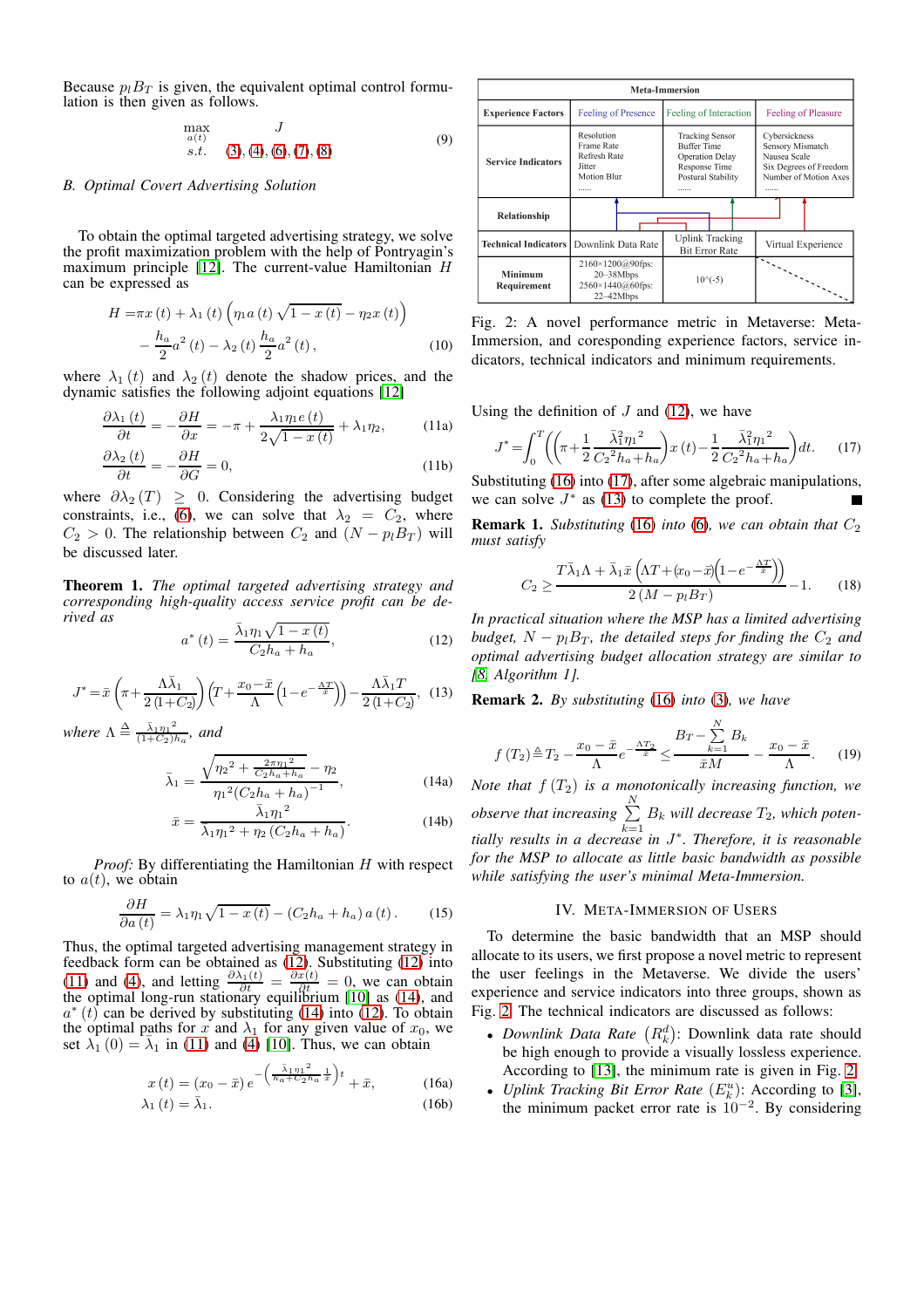that the packet length is  $10^3$  bit [\[14\]](#page-5-13), a recommended BER could be  $10^{-5}$ .

• *Virtual Experience*  $(S_k)$ : This indicator depends on the subjective behavior of the user, such as activity in the Metaverse, the length of online time, the user's physical fitness, etc. Quantifying of  $S_k$  can be done with the help of Structural Equation Modeling (SEM).

Therefore, the Meta-Immersion for user  $k$ ,  $MI_k$ , can be defined as

<span id="page-3-0"></span>
$$
MI_k = R_k^d (1 - E_k^u) S_k.
$$
 (20)

Because the main contribution of this paper is to investigate the Metaverse covert access, we consider  $S_k$  is fixed. A EAP transmits the data signals to user  $k$ , and the downlink bandwidth is  $B_k$ . In the following, we derive the warden's DEP  $\xi_w$ ,  $R_k^d$ , and  $E_k^u$ .

#### *A. Channel Model*

We consider that jamming links follow the  $\alpha - \mu$  distribution, which includes several important distributions such as the One-Sided Gaussian, Rayleigh (when the jamming channels are frequency-flat), Nakagami- $m$  (when the jamming channels are frequency-selective) and Weibull [\[15\]](#page-5-14). Let Υ ∼  $\alpha\mu$  ( $\alpha$ ,  $\mu$ ,  $\bar{\gamma}$ ), where  $\Upsilon$  is a squared  $\alpha - \mu$  RV. The PDF of  $\Upsilon$ is given by

<span id="page-3-1"></span>
$$
f_{\Upsilon}(\gamma) = \frac{\alpha \gamma^{\frac{\alpha \mu}{2} - 1}}{2\beta^{\frac{\alpha \mu}{2}} \Gamma(\mu)} \exp\left(-\left(\frac{\gamma}{\beta}\right)^{\frac{\alpha}{2}}\right),\tag{21}
$$

where  $\Gamma(\cdot)$  is the gamma function [\[16,](#page-5-15) eq. (8.310.1)],  $\beta = \frac{\tilde{\tau} \Gamma(\mu)}{(\tilde{\tau} - F(\alpha))}$ . The CDE is given as  $\frac{\text{Tr}(\mu)}{\text{Tr}(\mu + \frac{2}{\alpha})}$  and  $\bar{\gamma} = E(\gamma)$ . The CDF is given as

$$
F_{\Upsilon}(\gamma) = \frac{\gamma\left(\mu, \gamma^{\frac{\alpha}{2}}\beta^{-\frac{\alpha}{2}}\right)}{\Gamma\left(\mu\right)},\tag{22}
$$

where  $\gamma(\cdot)$  is the incomplete gamma function [\[16,](#page-5-15) eq. (8.35)].

We consider that data links follow the Fisher-Snedecor  $F$ fading, which can give an accurate modeling of the simultaneous occurrence of multi-path fading and shadowing, and covers several fading models. Let  $Z \sim \mathcal{F}(m, m_s, \bar{\kappa})$ , the PDF and CDF of the squared  $\mathcal F$  RV  $Z$  can be written as [\[17\]](#page-5-16)

$$
f_Z(z) = \frac{m^m (m_s - 1)^{m_s} \bar{\kappa}^{m_s} z^{m-1}}{B(m, m_s) (m z + (m_s - 1) \bar{\kappa})^{m + m_s}},
$$
(23)

$$
F_Z(z) = \frac{z^m{}_2 F_1\left(m, m + m_s, m + 1; -\frac{mz}{(m_s - 1)\bar{\kappa}}\right)}{m^{1-m} B\left(m, m_s\right)\left(m_s - 1\right)\bar{\kappa}^m},\qquad(24)
$$

where  ${}_2F_1(\cdot,\cdot,\cdot;\cdot)$  is the Gauss hypergeometric function [\[16,](#page-5-15) eq. (9.111)], and  $B(\cdot, \cdot)$  is the Beta function [\[16,](#page-5-15) eq. (8.384.1)].

## *B. Detection Error Probability Analysis*

The DEP of the warden,  $\xi_w$ , can be defined as the sum of the false alarm probability  $(\Pr (p_j | h_{jw}|^2 + \sigma_{aw}^2 > \varepsilon))$  and the miss detection probability  $(\Pr (p_a | h_{aw}|^2 + p_j | h_{jw}|^2 + \sigma_{aw}^2 < \varepsilon))$  [\[6\]](#page-5-5), where  $\sigma_{aw}^2$  is the noise power,  $p_a$  is the transmit power of EAP,  $p_j$  is the jamming power,  $\varepsilon$  is the detection threshold,  $|h_{jw}|^2 \sim \alpha \mu (\alpha_{jw}, \mu_{jw}, \bar{\gamma}_{jw}),$  and  $|h_{aw}|^2 \sim \mathcal{F}(m_{aw}, m_{saw}, \bar{\kappa}_{aw}).$ 

**Theorem 2.** *The close-form of*  $\xi_w$  *can be derived as* [\(25\)](#page-4-1)*, shown at the top of the next page.*

*Proof:* Let  $Y_1 = p_j |h_{jw}|^2$ . We have  $F_{Y_1}(y) =$  $F_{\left|h_{jw}\right|^2}\left(\frac{y}{p_j}\right)$ . Thus, the false alarm probability can be derived as  $Pr (p_j | h_{jw} |^2 > \varepsilon - \sigma_{aw}^2) = 1 - F_{Y_1} (\varepsilon - \sigma_{aw}^2)$ . Let  $Y_2 = p_a |h_{aw}|^2 + Y_1$ , the CDF of  $Y_2$  can be expressed as  $F_{Y_2}(y) = \int_0^\infty F_{Y_1}(y-t) \frac{1}{p_a} f_{|h_{aw}|^2}\left(\frac{t}{p_a}\right) dt$ . Substituting  $F_{Y_1}$ and [\(21\)](#page-3-1) into  $F_{Y_2}$ , we have

$$
F_{Y_2}(y) = \frac{m_{aw}^{m_{aw}} (m_{s_{aw}} - 1)^{m_{s_{aw}}} \bar{\kappa}_{aw}^{m_{s_{aw}}}}{p_a^{m_{aw}} \Gamma(\mu_{jw}) B(m_{aw}, m_{s_{aw}})} I_{A_1},\qquad(26)
$$

where

$$
I_{A_1} = \int_0^\infty \frac{\gamma \left(\mu_{jw}, \left(\frac{y-t}{p_j}\right)^{\frac{\alpha_{jw}}{2}} \beta_{jw} - \frac{\alpha_{jw}}{2}\right) t^{maw - 1}}{\left(\frac{mawt}{p_a} + (m_{saw} - 1) \bar{\kappa}_{aw}\right)^{maw + m_{saw}}} \mathrm{d}t. \tag{27}
$$

With the help of [\[18,](#page-5-17) eq. (06.06.07.0005.01)], [\[19,](#page-5-18) eq.  $(2.2.6.15)$ ], [\[16,](#page-5-15) eq.  $(8.384.1)$ ], and [16, eq.  $(9.113)$ ],  $I_{A1}$  can be solved. Substituting  $I_{A1}$  into  $F_{Y_2}$ , we can obtain the miss detection probability as  $F_{Y_2}(\varepsilon - \sigma_{aw}^2)$  to complete the proof.

*1) Covert Rate Analysis:* When the DEP is close to 1, the CR is defined as

$$
R_k^d = B_k \log_2 \left( 1 + \frac{p_a |h_{ak}|^2}{B_k \sigma_{ak}^2 + p_j |h_{jk}|^2} \right),\tag{28}
$$

where  $|h_{ak}|^2 \sim \mathcal{F}(m_{ak}, m_{s_{ak}}, \bar{\kappa}_{ak}), |h_{jk}|^2 \sim \alpha \mu(\alpha_{jk}, \mu_{jk}, \bar{\gamma}_{jk}),$  $\sigma_{ak}^2 = -174$  dBm/Hz, and  $B_k$  is the downlink bandwidth.

**Theorem 3.** The close-form of  $R_k^d$  can be derived as [\(29\)](#page-4-0), *which is shown at the top of the next page.*

*Proof:* Let  $X_1 = p_a |h_{ak}|^2$ ,  $X_2 = B_k \sigma_{ak}^2 + p_j |h_{jk}|^2$  and  $X = X_1/X_2$ . We have  $f_{X_1}(x) = \frac{1}{p_a} f_{|h_{ak}|^2} \left(\frac{x}{p_a}\right)$  and  $f_{X_2}(x) =$  $\frac{1}{p_j} f_{\vert h_{jk} \vert^2} \left( \frac{x - B_k \sigma_{ak}^2}{p_j} \right)$ . Thus, the PDF of X can be expressed as  $f_X(x) = \int_0^\infty y f_{X_1}(xy) f_{X_2}(y) dy$ . We only need to solve that  $c \infty$  $y^{m_{ak}}(y - B_k \sigma_{ak}^2)^{\frac{s_1 \alpha_{jk}}{2} + \frac{\alpha_{jk} \mu_{jk}}{2} - 1}$ 

$$
I_{B_1} = \int_{B_k \sigma_{ak}^2} \frac{y - (y - D_k \sigma_{ak})}{(m_{ak} xy + p_a (m_{s_{ak}} - 1) \bar{\kappa}_{ak})^{m_{ak} + m_{s_{ak}}}} dy. (30)
$$

With the help of [\[16,](#page-5-15) eq. (8.384.1)], [\[16,](#page-5-15) eq. (9.113)] and [\[16,](#page-5-15) eq. (3.197.2)],  $I_{B_1}$  can be solved. By substituting  $I_{B_1}$ into  $f_X(x)$  and using [\[20,](#page-5-19) eq. (A-1)],  $f_X(x)$  can be derived. Substituting  $f_X(x)$  into  $R_k^d = B_k \int_0^\infty \log_2(1+\gamma) f_X(\gamma) d\gamma$ , we only need to solve

<span id="page-3-2"></span>
$$
I_{B_2} = \int_0^\infty \frac{\log\left(1+x\right) x^{m_{ak}-1}}{\left(m_{ak} x B_k \sigma_{ak}^2 + p_a \left(m_{s_{ak}} - 1\right) \bar{\kappa}_{ak}\right)^{s_2 + m_{ak} + m_{s_{ak}}}} dx. \tag{31}
$$

With the help of [\[18,](#page-5-17) eq. (01.04.07.0003.01)] and [\[16,](#page-5-15) eq. (3.194.3)],  $I_{B_2}$  can be solved. Using  $I_{B_2}$  and [\[20,](#page-5-19) eq. (A-1)], we can obtain  $R_k^d$  as [\(29\)](#page-4-0), which completes the proof.

#### *C. Bit Error Rate Analysis*

We consider that jamming signals' interference to the EAP can be neglected, because the frequency division multiplexing is typically used in the downlink and uplink. The signal-tonoise ratio can be expressed as

$$
\gamma_{ka} = \frac{p_k |h_{ka}|^2}{\sigma_{ka}^2},\tag{32}
$$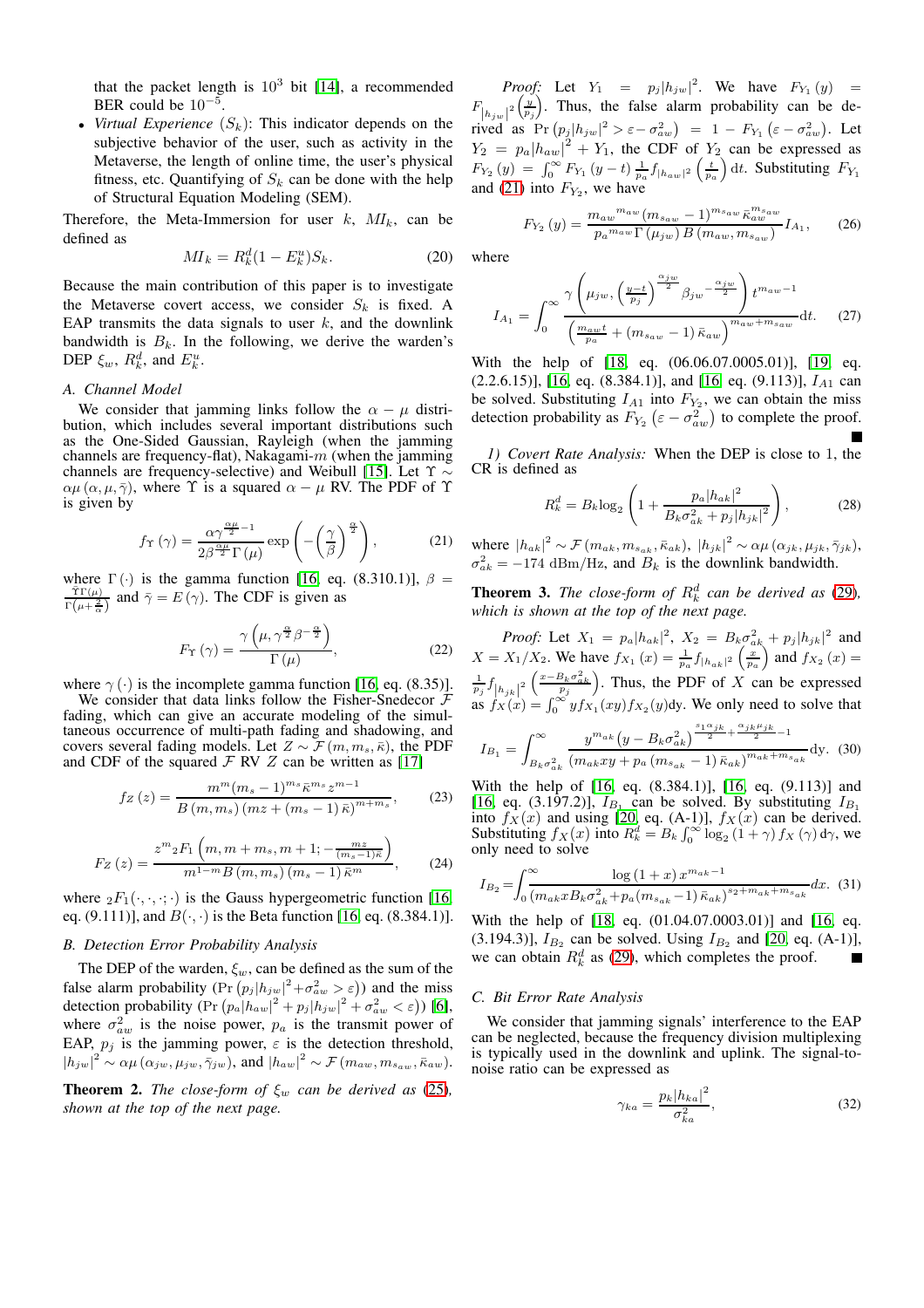$$
\xi_{w} = 1 - \frac{1}{\Gamma(\mu_{jw})} \gamma \left( \mu_{jw}, \left( \frac{\varepsilon - \sigma_{aw}^{2}}{p_{j}} \right)^{\frac{\alpha_{jw}}{2}} \beta_{jw} - \frac{\alpha_{jw}}{2} \right) + \frac{m_{aw} m_{aw} (m_{s_{aw}} - 1)^{m_{saw}} \bar{\kappa}_{aw}^{m_{sw}} (\varepsilon - \sigma_{aw}^{2})^{m_{aw}}}{\Gamma(\mu_{jw}) \Gamma(m_{aw}) \Gamma(m_{saw}) p_{a}^{m_{aw}} ((m_{s_{aw}} - 1) \bar{\kappa}_{aw})^{m_{aw} + m_{saw}}}
$$

$$
\times H_{0,1:2:2;2,1}^{0,0:1,2;1,2} \left( \begin{array}{c} \left( \frac{p_{j} \beta_{jw}}{\varepsilon - \sigma_{aw}^{2}} \right)^{-\frac{\alpha_{jw}}{2}} \\ \frac{m_{aw} (\varepsilon - \sigma_{aw}^{2})}{\mu_{a} (m_{saw} - 1) \bar{\kappa}_{aw}} \end{array} \right) - : (1,1) \left( 0, \frac{\alpha_{jw}}{2} \right); (1 - m_{aw} - m_{saw}, 1) \left( 1 - m_{aw}, 1 \right)
$$

$$
\left( -m_{aw}; \frac{s_{1} \alpha_{jw}}{2}, 1 \right) : (\mu_{jw}, 1) \left( 0, 1 \right); (0,1)
$$

$$
\right) \tag{25}
$$

$$
R_{k}^{d} = \frac{\alpha_{jk}}{\ln 4\Gamma(\mu_{jk})\,\Gamma(m_{ak})\,\Gamma(m_{s_{ak}})} H_{2,0:0,2;0,2;2,3}^{0,2:2,0;1,0;3,1} \left( \begin{array}{c} \frac{B_{k}\sigma_{ak}^{2}}{\beta_{jk}p_{j}}\\ -1\\ \frac{1}{\mu_{ak}B_{k}\sigma_{ak}^{2}}\\ \frac{1}{\mu_{a}(m_{s_{ak}}-1)\bar{\kappa}_{ak}} \end{array} \right) - : (m_{s_{ak}},1) \left( \mu_{jk},\frac{2}{\alpha_{jk}} \right); (0,1) \left( 1-m_{s_{ak}},1 \right); (0,1) \left( 0,1 \right) \left( m_{a k},1 \right) \right) \tag{29}
$$

where  $|h_{ka}|^2 \sim \mathcal{F}(m_{ka}, m_{s_{ka}}, \bar{\kappa}_{ka})$ ,  $\sigma_{ka}^2$  is the noise power in the uplink, and  $p_k$  is the transmit power of HMD. For a variety of modulation formats, the average BER,  $E_k^u$ , is given by

$$
E_k^u = \int_0^\infty \frac{\Gamma(\tau_2, \tau_1 \gamma)}{2\Gamma(\tau_2)} f_{\gamma_{ka}}(\gamma) d\gamma,
$$
 (33)

where  $\Gamma(\tau_2, \tau_1 \gamma)/2\Gamma(\tau_2)$  is the conditional bit-error probability,  $\Gamma(\cdot, \cdot)$  is the upper incomplete Gamma function [\[16,](#page-5-15) eq. (8.350.2)],  $\tau_1$  and  $\tau_2$  are modulation-specific parameters for various modulation/detection combinations. For example,  ${\tau_1 = 0.5, \tau_2 = 0.5}$  is orthogonal coherent binary frequencyshift keying (BFSK),  $\{\tau_1 = 1, \tau_2 = 0.5\}$  is antipodal coherent binary phase-shift keying (BPSK),  $\{\tau_1 = 0.5, \tau_2 = 1\}$  is orthogonal non-coherent BFSK, and  $\{\tau_1 = 1, \tau_2 = 1\}$  is antipodal differentially coherent BPSK (DPSK).

**Theorem 4.** *The close-form of*  $E_k^u$  *is derived as* [\(34\)](#page-4-2)*.* 

$$
E_{k}^{u} = \frac{m_{sk}m_{ka}^{m_{ka}-1}\sigma_{ka}^{2}^{m_{ka}}\tau_{1}^{-m_{ka}}}{2\Gamma(\tau_{2})\Gamma^{2}(m_{ka})\left(m_{s_{ka}}-1\right)\left(p_{k}\bar{\kappa}_{ka}\right)^{m_{ka}}}
$$

$$
\times E\left(m_{ka}m_{ka}+m_{s_{ka}}\tau_{2}+m_{ka}m_{sk}+1:\frac{\tau_{1}(m_{s_{ka}}-1)\bar{\kappa}_{ka}}{p_{k}^{-1}\sigma_{ka}^{2}m_{ka}}\right),\tag{34}
$$

*where*  $E(\cdot, \cdot, \cdot : \cdot : \cdot)$  *is the MacRobert's E-Function [\[16,](#page-5-15) eq. (9.4)].*

*Proof:* Using the definition of Gamma function [\[16,](#page-5-15) eq. (8.350)], we can re-write  $E_k^u$  as

<span id="page-4-3"></span>
$$
E_{k}^{u} = \frac{\tau_{1}^{\tau_{2}}}{2\Gamma(\tau_{2})} \int_{0}^{\infty} x^{\tau_{2} - 1} e^{-\tau_{1} x} F_{\gamma_{ka}}(x) d\gamma.
$$
 (35)

The CDF of  $\gamma_{ka}$  can be obtained with the help of [\(24\)](#page-3-2). Substituting  $F_{\gamma_{ka}}$  into [\(35\)](#page-4-3), we have

$$
E_{k}^{u} = \frac{m_{ka} m_{ka}^{-1} \sigma_{ka}^{2}^{m_{ka}}}{B (m_{ka}, m_{s_{ka}}) (m_{s_{ka}} - 1) (p_{k} \bar{\kappa}_{ka})^{m_{ka}}}
$$

$$
\times \frac{\tau_{1}^{\tau_{2}}}{2 \Gamma (\tau_{2})} \left( \frac{p_{k} (m_{s_{ka}} - 1) \bar{\kappa}_{ka}}{\sigma_{ka}^{2} m_{ka}} \right)^{\tau_{2} + m_{ka}} I_{C}, \quad (36)
$$

where  $I_C$  can be solved with the help of [\[16,](#page-5-15) eq. (7.522.1)]. Substituting  $I_C$  into  $E_k^u$  and using [\[16,](#page-5-15) eq. (8.331.1)], we can obtain [\(34\)](#page-4-2) to complete the proof.

With the help of the derived  $\xi_w$ ,  $R_k^d$ , and  $E_k^u$ , [\(20\)](#page-3-0) can be expressed as a function of the basic bandwidth. Thus, Given minimum  $MI_k$ , the MSP can determine the corresponding  $B_k$ .

#### <span id="page-4-1"></span><span id="page-4-0"></span>V. NUMERICAL RESULTS

Simulation results are presented to verify the proposed analysis in this section. We set  $h_a = 3$ ,  $\eta_2 = 1.3$ ,  $\pi = 10$ ,  $T_1 = 5$ ,  $a_U = 0.9$ ,  $x_0 = 0.3$ ,  $N = 20$ , and  $p_l = 0.4$ . With the help of Theorem [1,](#page-2-8) the optimal targeted advertising strategy and corresponding high-quality access service market share can be obtained, shown in Fig. [3.](#page-5-20) If the MSP does not use advertising, the service market share will decrease quickly. Moreover, the advertising response constant is critical to the MSP's profits. The  $x(t)$  increases with the increase of time t when  $\eta_1 = 2$ , but decreases when  $\eta_1 = 0.4$ . The reason is that larger  $\eta_1$  means the same targeted advertising investment can obtain greater effect. Furthermore, the more budget an MSP has for targeted advertising, the faster the acceleration bandwidth can be sold for the high-quality access service. Note that  $T_2$  decreases when the basic bandwidth requirement to meet the user's minimal Meta-Immersion increases.

<span id="page-4-2"></span>Figure [4](#page-5-21) shows that the user's downlink CR and noise versus the allocated bandwidth, with  $m_{s_{ak}} = 2$ ,  $m_{ak} = 3$ ,  $\mu_{jk} = 2, \ \alpha_{jk} = 2, \ p_a = 10 \text{ dBW}, \ \bar{\gamma}_{jk} = 5 \text{ dBW}, \ \text{and}$ different  $\bar{\kappa}_{ak}$ . The warden adjusts its detection threshold,  $\varepsilon$ , dynamically and the jammer adjusts the jamming power to ensure the covertness of the communication, which means that we always have  $(1 - \xi_w) < \delta$ , where  $\delta$  is an arbitrarily small number. Here we set  $\delta = 3\%$ . We can observe that, when  $\bar{\kappa}_{ak}$ is larger, which means that the channel condition is better, we can allocate less bandwidth to the user to achieve the minimum requirement of downlink covert rate. As shown in Fig. [4,](#page-5-21) the increase in bandwidth also brings an increase in noise, which should be considered in some noise sensitive scenes.

Figure [5](#page-5-22) depicts the uplink BER versus the transmit power of HMD, with  $\bar{\kappa}_{ka} = 10$  dBW,  $\sigma_{ka}^2 = 1$  dBW, different channel parameters and modulations. We can observe that the error rate decrease 80.7% when the transmit power increases from 6 dBW to 8 dBW, when DPSK is used,  $m_{ka} = 4$ , and  $m_{s_{k_0}} = 4$ . Moreover, the channel condition has a great impact on the uplink performance. From Fig. [5,](#page-5-22) it can be observed that the minimal required transmit power decreases 9 dBW when  $m_{s_{k_a}}$  and  $m_{k_a}$  increase 1 and 2, respectively. Changing the modulation format from BFSK to DPSK can decrease the required transmit power by 1.2 dBW. Considering that